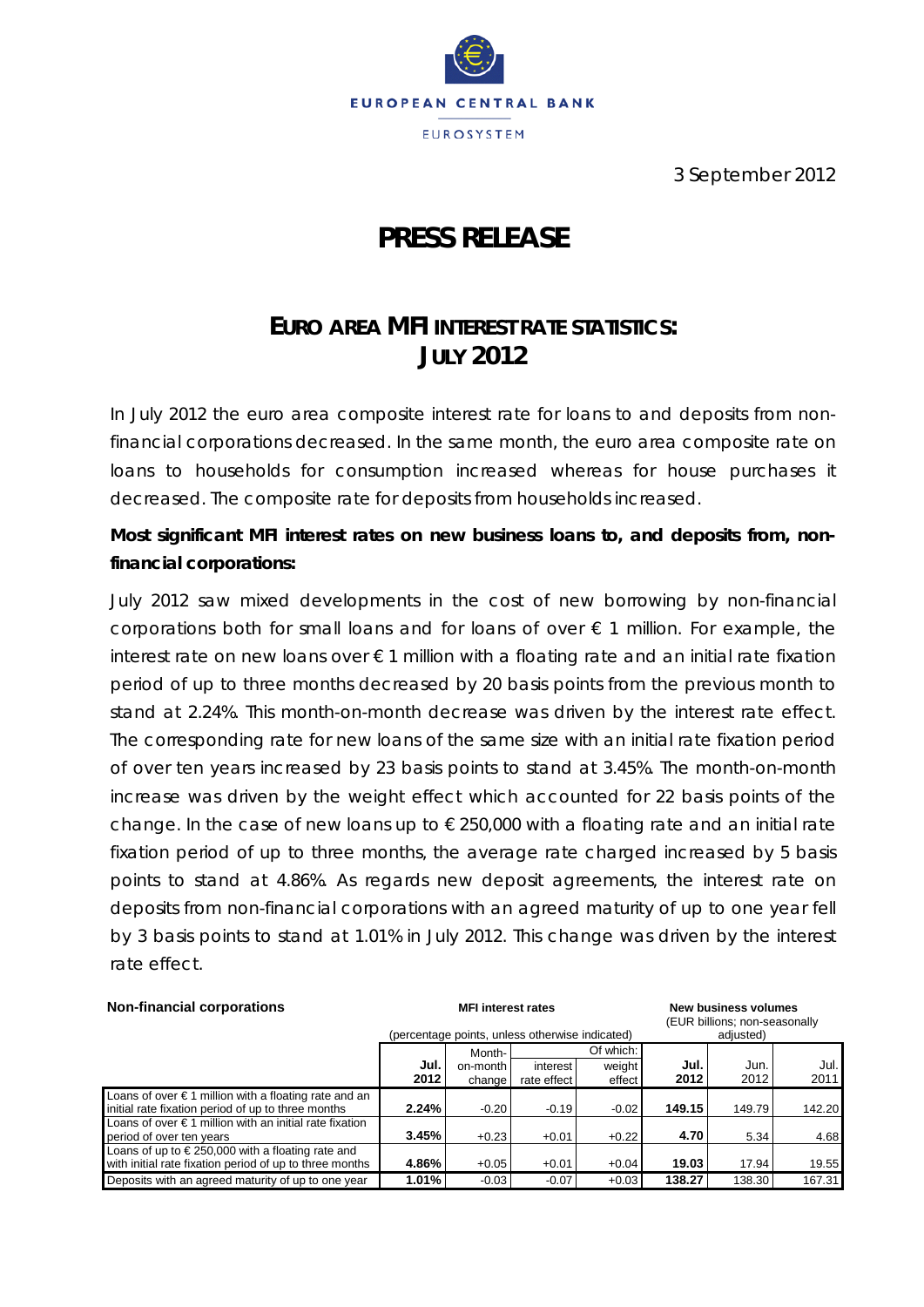## **Most significant MFI interest rates on new business loans to sole proprietors and unincorporated partnerships:**

The interest rate on new loans to sole proprietors and unincorporated partnerships with a floating rate or an initial rate fixation period of up to one year increased by 3 basis points to stand at 3.64%. This change was driven by the interest rate effect.

# **Sole proprietors and unincorporated**

| partnerships                                                         |              | <b>MFI</b> interest rates | (percentage points, unless otherwise indicated) |                | New business volumes<br>(EUR billions; non-seasonally<br>adiusted) |      |
|----------------------------------------------------------------------|--------------|---------------------------|-------------------------------------------------|----------------|--------------------------------------------------------------------|------|
|                                                                      | Jul.<br>2012 | Jul.<br>2012              | Jun.<br>2012                                    | Jul. I<br>2011 |                                                                    |      |
| Loans at floating rate and with fixation period of up<br>to one year | 3.64%        | $+0.03$                   | $+0.03$                                         | 5.38           | 5.30                                                               | 6.32 |

**Most significant MFI interest rates on new business loans to, and deposits from, households:**

In July 2012 the interest rate on new loans to households for consumption with a floating rate and an initial rate fixation period of up to one year rose by 16 basis points to stand at 5.77%. This was driven by the interest rate effect which outweighed the corresponding weights. In the same period, the cost of new borrowing by households with regard to housing loans saw mixed developments. The interest rate on loans for house purchases with a floating rate and an initial rate fixation period of up to one year remained basically unchanged at 3.09%. Furthermore, the interest rate on loans with an initial rate fixation period of over ten years fell by 7 basis points to stand at 3.62% in July 2012. The month-on-month decrease was driven by the interest rate effect.

Rates agreed on new deposits from households saw mixed developments. The interest rate on deposits with an agreed maturity of up to one year rose by 8 basis points to stand at 2.80%. Finally, the interest rate on deposits redeemable at three months' notice fell by 3 basis points to stand at 1.70% in July 2012.

| <b>Households</b>                                                                                       |              | <b>MFI</b> interest rates    | (percentage points, unless otherwise indicated) |                               |              | New business volumes<br>(EUR billions; non-seasonally<br>adjusted) |              |
|---------------------------------------------------------------------------------------------------------|--------------|------------------------------|-------------------------------------------------|-------------------------------|--------------|--------------------------------------------------------------------|--------------|
|                                                                                                         | Jul.<br>2012 | Month-<br>on-month<br>change | interest<br>rate effect                         | Of which:<br>weight<br>effect | Jul.<br>2012 | Jun.<br>2012                                                       | Jul.<br>2011 |
| Loans for consumption with a floating rate and an<br>initial rate fixation period of up to one year     | 5.77%        | $+0.16$                      | $+0.34$                                         | $-0.18$                       | 3.56         | 3.47                                                               | 4.17         |
| Loans for house purchases with a floating rate and<br>an initial rate fixation period of up to one year | 3.09%        | $-0.02$                      | $-0.04$                                         | $+0.03$                       | 13.96        | 13.93                                                              | 18.74        |
| Loans for house purchases with an initial rate<br>fixation period of over ten years                     | 3.62%        | $-0.07$                      | $-0.07$                                         | $-0.01$                       | 15.83        | 15.41                                                              | 15.00        |
| Deposits with an agreed maturity of up to one year                                                      | 2.80%        | $+0.08$                      | $+0.03$                                         | 101.77<br>$+0.06$             | 81.21        | 109.81                                                             |              |
| Deposits redeemable at notice of up to three<br>months*                                                 | 1.70%        | $-0.03$                      | $-0.03$                                         | 1.961.37                      | 1.955.06     | 1.892.40                                                           |              |

\* For this instrument category, the concept of new business is extended to the whole outstanding amounts and therefore it is not comparable with the business volumes of the other categories; households and non-financial corporations are merged and allocated to the household sector. Volume data derives from ECB MFI Balance Sheet Items Statistics.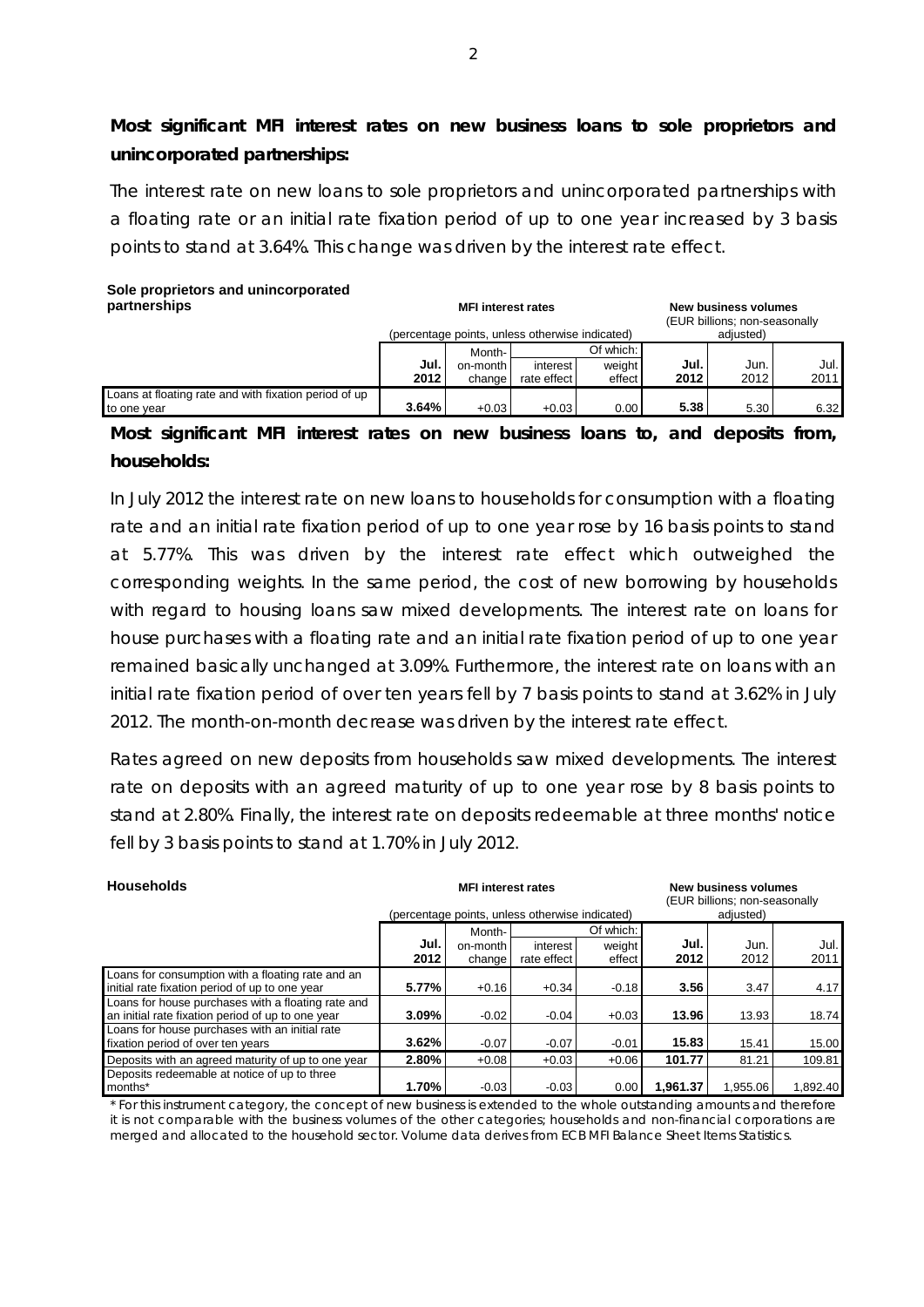*Notes:*

- *The first paragraph of the press release is based on the arithmetic average of MFI interest rates, weighted by new business volumes, for the following four categories: loans to and deposits from households, and loans to and deposits from non-financial corporations. The rest of the press release presents statistical information derived from a subset of the available MFI interest rate statistics. The full set of statistics can be downloaded from the "MFI interest rates" part of the "Money, banking and financial markets" section of the ECB's Statistical Data Warehouse (see [http://sdw.ecb.europa.eu\)](http://sdw.ecb.europa.eu/). More detailed information on MFI interest rate statistics, including the release calendar, is available from the "Bank interest rates" part of the "Monetary and financial statistics" section of the ECB's statistics website (see [http://www.ecb.europa.eu/stats\)](http://www.ecb.europa.eu/stats).*
- *In this press release, loans are categorised on the basis of their initial rate fixation period - i.e. the period of time at the start of the contract during which the interest rate will not change. Floating rate is defined as the interest rate that is subject to revisions on a continuous basis or at the discretion of the MFI.*
- *For MFI interest rate statistics, "new business" refers to any new agreement between a customer and an MFI, while "outstanding amounts" refers to the stock of all deposits and all loans at a specific moment in time.*
- *In this press release "up to" means "up to and including".*
- *Interest rates on new business are weighted on the basis of the size of the individual agreements. This is*  done both by the reporting agents and when computing the national and euro area averages. Thus, in *addition to changes in actual interest rates, changes in average euro area interest rates for new business*  also reflect changes in the weights of individual countries' new business for the instrument categories *concerned. The "interest rate effect" and the "weight effect" presented in this press release are derived from the Bennet index, which allows month-on-month developments in euro area aggregate rates resulting from changes in individual country rates (the "interest rate effect") to be disentangled from those caused by changes in the weights of individual euro area countries' contribution (the "weight effect").*
- *In addition to monthly euro area MFI interest rate statistics for July 2012, this press release incorporates minor revisions to data for previous periods. Unless otherwise indicated, these euro area statistics cover the EU Member States that had adopted the euro at the time to which the data relate. Thus, these statistics include Greece as of January 2001, Slovenia as of January 2007, Cyprus and Malta as of January 2008, Slovakia as of January 2009 and Estonia as of January 2011.*

### **European Central Bank**

Directorate Communications - Press and Information Division Kaiserstraße 29, D-60311 Frankfurt am Main Tel.: +49 69 1344 7455, Fax: +49 69 1344 7404 Internet: [http://www.ecb.europa.eu](http://www.ecb.europa.eu/)

**Reproduction is permitted provided that the source is acknowledged.**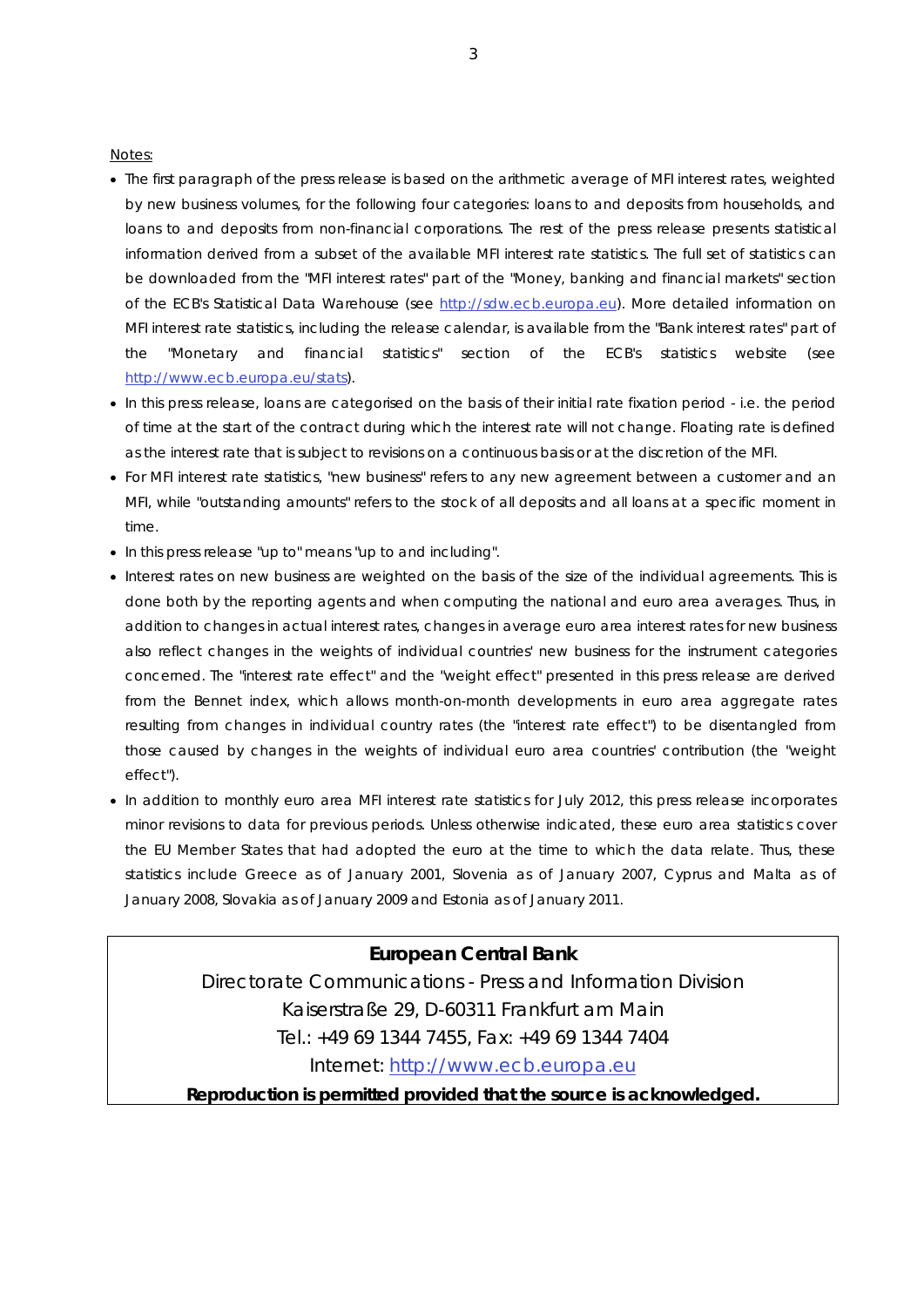#### **Table 1 MFI interest rates on new euro-denominated loans to euro area non-financial corporations 1)** es per annum; period average rates; new

|                                                                                            | 2011  | 2011  | 2011  | 2011  | 2011  | 2011  | 2012  | 2012  | 2012  | 2012  | 2012       | 2012        | 2012  |
|--------------------------------------------------------------------------------------------|-------|-------|-------|-------|-------|-------|-------|-------|-------|-------|------------|-------------|-------|
|                                                                                            | July  | Aug.  | Sep.  | Oct.  | Nov.  | Dec.  | Jan.  | Feb.  | Mar.  | Apr.  | <b>May</b> | <b>June</b> | July  |
| Loans to non-financial corporations                                                        |       |       |       |       |       |       |       |       |       |       |            |             |       |
| Revolving loans and overdrafts, convenience and extended credit card debt <sup>2),3)</sup> | 4,27  | 4,34  | 4,40  | 4,46  | 4,44  | 4,47  | 4,45  | 4,41  | 4,39  | 4,25  | 4,22       | 4,19        | 4,08  |
| Revolving loans and overdrafts <sup>2)</sup>                                               | 4,43  | 4,49  | 4,54  | 4,61  | 4,61  | 4,66  | 4,64  | 4,59  | 4,61  | 4,46  | 4,43       | 4,40        | 4,30  |
| Extended credit card debt <sup>2)</sup>                                                    | 10,74 | 10,81 | 10,98 | 11,11 | 12,27 | 11,57 | 11,21 | 11,50 | 12,60 | 11,86 | 12,16      | 12,08       | 11,89 |
| Up to EUR 250,000 <sup>4)</sup>                                                            |       |       |       |       |       |       |       |       |       |       |            |             |       |
| Floating rate and initial rate fixation period of up to three months                       | 4,38  | 4,44  | 4,59  | 4,70  | 4,77  | 4,89  | 4,93  | 4,86  | 4,81  | 4,96  | 4,82       | 4,81        | 4,86  |
| Floating rate and up to one year, original maturity over one year                          | 4,46  | 4,56  | 4,67  | 4,78  | 5,00  | 5,07  | 4,90  | 5,04  | 5,01  | 4,65  | 4,86       | 4,84        | 4,75  |
| Over three months and up to one year initial rate fixation                                 | 4,79  | 4,94  | 4,94  | 5,10  | 5,26  | 5,15  | 5,35  | 5,25  | 5,17  | 5,09  | 5,11       | 5,03        | 5,17  |
| Over one and up to three years initial rate fixation                                       | 4,79  | 4,85  | 4,79  | 4,86  | 4,98  | 4,98  | 4,78  | 4,74  | 4,66  | 4,61  | 4,60       | 4,58        | 4,58  |
| Over three and up to five years initial rate fixation                                      | 5,10  | 5,03  | 4,94  | 4,99  | 5,10  | 5,05  | 5,04  | 5,02  | 5,00  | 4,85  | 4,84       | 4,76        | 4,56  |
| Over five and up to ten years initial rate fixation                                        | 4,68  | 4,58  | 4,46  | 4,56  | 4,65  | 4,59  | 4,40  | 4,65  | 4,63  | 4,57  | 4,49       | 4,41        | 4,13  |
| Over ten years initial rate fixation                                                       | 4,44  | 4,35  | 4,31  | 4,27  | 4,26  | 4,27  | 4,33  | 4,41  | 4,32  | 4,39  | 4,20       | 4,16        | 4,12  |
| Over an amount of EUR 250,000 and up to EUR 1 million <sup>4)</sup>                        |       |       |       |       |       |       |       |       |       |       |            |             |       |
| Floating rate and up to three months initial rate fixation                                 | 3,43  | 3,40  | 3,45  | 3,46  | 3,47  | 3,63  | 3,45  | 3,29  | 3,19  | 3,11  | 3,07       | 3,03        | 2,99  |
| Floating rate and up to one year, original maturity over one year                          | 3,83  | 3,84  | 3,86  | 3,95  | 4,11  | 4,20  | 3,90  | 4,01  | 3,98  | 3,57  | 3,71       | 3,65        | 3,52  |
| Over three months and up to one year initial rate fixation                                 | 4,18  | 4,25  | 4,19  | 4,36  | 4,55  | 4,56  | 4,54  | 4,47  | 4,40  | 4,30  | 4,30       | 4,16        | 4,29  |
| Over one and up to three years initial rate fixation                                       | 4,13  | 3,94  | 3,74  | 3,83  | 3,90  | 3,86  | 3,73  | 3,85  | 4,00  | 3,90  | 3,92       | 3,93        | 3,98  |
| Over three and up to five years initial rate fixation                                      | 4,39  | 4,18  | 4,10  | 4,06  | 4,04  | 4,04  | 3,91  | 4,00  | 3,91  | 3,86  | 3,82       | 3,76        | 3,61  |
| Over five and up to ten years initial rate fixation                                        | 4,29  | 4,08  | 4,02  | 4,01  | 4,06  | 4,02  | 3,87  | 3,84  | 3,87  | 3,87  | 3,77       | 3,75        | 3,58  |
| Over ten years initial rate fixation                                                       | 4,36  | 4,26  | 4,04  | 4,08  | 3,94  | 3,93  | 4,24  | 4,17  | 4,05  | 4,07  | 3,95       | 3,79        | 3,84  |
| Over an amount of EUR 1 million <sup>4)</sup>                                              |       |       |       |       |       |       |       |       |       |       |            |             |       |
| Floating rate and up to three months initial rate fixation                                 | 2,87  | 2,79  | 2,84  | 2,98  | 2,80  | 3,04  | 2,66  | 2,50  | 2,39  | 2,39  | 2,37       | 2,44        | 2,24  |
| Floating rate and up to one year, original maturity over one year                          | 3,36  | 3,29  | 3,22  | 3,29  | 3,24  | 3,45  | 3,04  | 3,22  | 2,84  | 2,78  | 3,11       | 3,05        | 2,63  |
| Over three months and up to one year initial rate fixation                                 | 3,45  | 3,56  | 3,44  | 3,54  | 3,65  | 3,74  | 3,70  | 3,76  | 3,43  | 3,52  | 3,75       | 3,20        | 3,30  |
| Over one and up to three years initial rate fixation                                       | 3,46  | 3,64  | 3,69  | 3,78  | 3,42  | 3,11  | 3,06  | 3,36  | 3,06  | 3,43  | 3,41       | 3,44        | 3,60  |
| Over three and up to five years initial rate fixation                                      | 3,98  | 3,99  | 3,63  | 3,89  | 3,92  | 3,95  | 3,45  | 3,89  | 3,09  | 3,40  | 3,48       | 3,03        | 3,13  |
| Over five and up to ten years initial rate fixation                                        | 4,09  | 3,87  | 3,64  | 3,60  | 3,60  | 3,73  | 2,70  | 3,77  | 3,37  | 3,51  | 3,60       | 3,34        | 3,20  |
| Over ten years initial rate fixation                                                       | 3,24  | 4,06  | 3,74  | 3,71  | 3,71  | 3,75  | 3,80  | 3,64  | 3,57  | 3,59  | 3,51       | 3,22        | 3,45  |
| Up to an amount of EUR 1 million <sup>4)</sup>                                             |       |       |       |       |       |       |       |       |       |       |            |             |       |
| Floating rate and up to one year initial rate fixation                                     | 4,09  | 4,10  | 4,18  | 4,27  | 4,34  | 4,44  | 4,38  | 4,28  | 4,20  | 4,19  | 4,14       | 4,08        | 4,12  |
| Over one and up to five years initial rate fixation                                        | 4,74  | 4,65  | 4,56  | 4,62  | 4,70  | 4,63  | 4,56  | 4,59  | 4,57  | 4,48  | 4,48       | 4,44        | 4,34  |
| Over five years initial rate fixation                                                      | 4,45  | 4,31  | 4,19  | 4,23  | 4,22  | 4,17  | 4,20  | 4,25  | 4,21  | 4,21  | 4,09       | 4,00        | 3,88  |
| Over an amount of EUR 1 million <sup>4)</sup>                                              |       |       |       |       |       |       |       |       |       |       |            |             |       |
| Floating rate and up to one year initial rate fixation                                     | 2,99  | 2,90  | 2,91  | 3,05  | 2,91  | 3,16  | 2,80  | 2,65  | 2,52  | 2,54  | 2,58       | 2,56        | 2,40  |
| Over one and up to five years initial rate fixation                                        | 3,70  | 3,79  | 3,68  | 3,83  | 3,64  | 3,39  | 3,16  | 3,60  | 3,07  | 3,42  | 3,44       | 3,30        | 3,38  |
| Over five years initial rate fixation                                                      | 3,71  | 3,96  | 3,68  | 3,65  | 3,65  | 3,74  | 2,97  | 3,71  | 3,46  | 3,54  | 3,56       | 3,28        | 3,31  |

Source: ECB MFI interest rate statistics. 1) In this table, 'up to' means 'up to and including'. 2) For this instrument category, new business and outstanding amounts coincide; end-of-period rates.

3) Data as of June 2010 may not be fully comparable with earlier data owing to methodological changes arising from the implementation of: (i) Regulations ECB/2008/32 and (ii) ECB/2009/7 amending Regulation ECB/2001/18.

4) Excludes revolving loans and overdrafts, and convenience and extended credit card debt.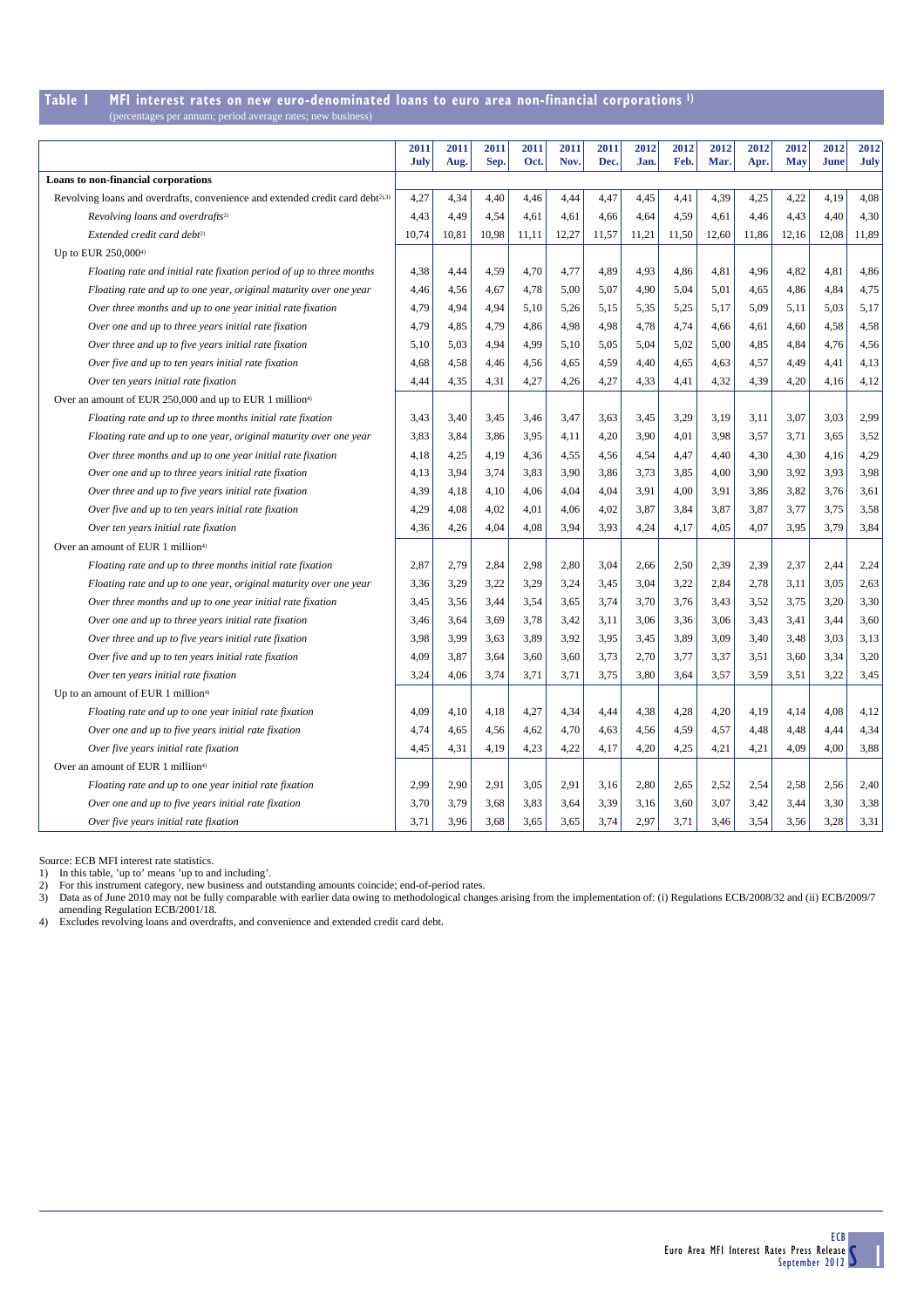# **Table 2 Volumes of new euro-denominated loans to euro area non-financial corporations 1)**

| (EUR billions; non-seasonally adjusted; new business) |  |  |  |
|-------------------------------------------------------|--|--|--|
|-------------------------------------------------------|--|--|--|

|                                                                                            | 2011<br>July | 2011<br>Aug. | 2011<br>Sep. | 2011<br>Oct. | 2011<br>Nov. | 2011<br>Dec. | 2012<br>Jan. | 2012<br>Feb. | 2012<br>Mar. | 2012<br>Apr. | 2012<br>May | 2012<br><b>June</b> | 2012<br><b>July</b> |
|--------------------------------------------------------------------------------------------|--------------|--------------|--------------|--------------|--------------|--------------|--------------|--------------|--------------|--------------|-------------|---------------------|---------------------|
| Loans to non-financial corporations                                                        |              |              |              |              |              |              |              |              |              |              |             |                     |                     |
| Revolving loans and overdrafts, convenience and extended credit card debt <sup>2),3)</sup> | 699.95       | 693,16       | 700,51       | 701,77       | 702,28       | 676,16       | 694,72       | 684,11       | 679,21       | 690,81       | 685,50      |                     | 684,85 694,68       |
| Revolving loans and overdrafts <sup>2)</sup>                                               | 689,25       | 684,19       | 698,54       | 698,85       | 695,77       | 668,43       | 691,96       | 687,63       | 674,96       | 689,26       | 682,71      | 685,20              | 694,65              |
| Extended credit card debt <sup>2)</sup>                                                    | 0,35         | 0,34         | 0,36         | 0.35         | 0,33         | 0,37         | 0,35         | 0,35         | 0,38         | 0.33         | 0,32        | 0,32                | 0,31                |
| Up to EUR 250,000 <sup>4)</sup>                                                            |              |              |              |              |              |              |              |              |              |              |             |                     |                     |
| Floating rate and initial rate fixation period of up to three months                       | 19,55        | 16,18        | 19,92        | 19,27        | 18,70        | 20,12        | 18,06        | 17,82        | 18,95        | 18,23        | 18,72       | 17,94               | 19,03               |
| Floating rate and up to one year, original maturity over one year                          | 4,75         | 3,32         | 4,40         | 4,41         | 4,55         | 5,19         | 3,88         | 3,91         | 4,72         | 4,04         | 4,67        | 4,87                | 4,77                |
| Over three months and up to one year initial rate fixation                                 | 8,71         | 5,73         | 7,19         | 7,46         | 6,99         | 7,91         | 6,60         | 6,53         | 7,48         | 6,87         | 7,10        | 7,29                | 7,39                |
| Over one and up to three years initial rate fixation                                       | 1,48         | 1,32         | 1,47         | 1,45         | 1,47         | 1,78         | 1,54         | 1,48         | 1,87         | 1,64         | 1,57        | 1,70                | 1,67                |
| Over three and up to five years initial rate fixation                                      | 1,80         | 1,36         | 1,57         | 1,57         | 1,64         | 1,98         | 1,63         | 1,56         | 1,83         | 1,65         | 1,61        | 1,80                | 1,78                |
| Over five and up to ten years initial rate fixation                                        | 1,49         | 1,21         | 1,30         | 1,32         | 1,18         | 1,51         | 1,45         | 1,24         | 1,41         | 1,30         | 1,14        | 1,36                | 1,44                |
| Over ten years initial rate fixation                                                       | 0,67         | 0,55         | 0,65         | 0,63         | 0.68         | 0,89         | 1,08         | 0,53         | 0,64         | 0,49         | 0,50        | 0,60                | 0,74                |
| Over an amount of EUR 250,000 and up to EUR 1 million <sup>4)</sup>                        |              |              |              |              |              |              |              |              |              |              |             |                     |                     |
| Floating rate and up to three months initial rate fixation                                 | 18,64        | 15,73        | 18,79        | 18,30        | 17,68        | 19,35        | 18,62        | 17,57        | 19,39        | 19,36        | 18,82       | 19,53               | 20,00               |
| Floating rate and up to one year, original maturity over one year                          | 8,16         | 4,82         | 6,32         | 6,21         | 5,45         | 7,74         | 5,90         | 5,30         | 6,31         | 6,61         | 6,05        | 7,19                | 7,34                |
| Over three months and up to one year initial rate fixation                                 | 6,71         | 3,75         | 4,81         | 5,23         | 4,17         | 5,63         | 5,01         | 3,97         | 4,90         | 5,20         | 4,43        | 4,96                | 5,58                |
| Over one and up to three years initial rate fixation                                       | 0.83         | 0,64         | 0,73         | 0,71         | 0,73         | 1,11         | 0,80         | 0,72         | 0,78         | 0,66         | 0,60        | 0,61                | 0.63                |
| Over three and up to five years initial rate fixation                                      | 0,85         | 0,70         | 0,75         | 0,72         | 0,75         | 0,99         | 0,75         | 0,63         | 0,82         | 0,72         | 0,74        | 0,75                | 0,85                |
| Over five and up to ten years initial rate fixation                                        | 1,58         | 1,31         | 1,38         | 1,35         | 1,22         | 1,82         | 1,48         | 1,19         | 1,42         | 1,24         | 1,21        | 1,51                | 1,68                |
| Over ten years initial rate fixation                                                       | 1,20         | 0,84         | 1,15         | 1,06         | 1,29         | 1,68         | 1,86         | 1,08         | 1,21         | 0.91         | 0.93        | 1,21                | 1,20                |
| Over an amount of EUR 1 million <sup>4)</sup>                                              |              |              |              |              |              |              |              |              |              |              |             |                     |                     |
| Floating rate and up to three months initial rate fixation                                 | 142,20       | 119,22       | 147,78       | 143,18       | 128,20       | 158,61       | 129,06       | 126,26       | 143,06       | 136,52       | 133,16      | 149,79              | 149,15              |
| Floating rate and up to one year, original maturity over one year                          | 62,41        | 35,70        | 46,97        | 50,05        | 38,24        | 64,02        | 43,42        | 38,26        | 46,17        | 48,83        | 45,28       | 55,91               | 53,42               |
| Over three months and up to one year initial rate fixation                                 | 37,90        | 18,42        | 21,66        | 22,94        | 19,12        | 34,25        | 20,51        | 16,81        | 19,94        | 21,54        | 23,34       | 27,75               | 27,12               |
| Over one and up to three years initial rate fixation                                       | 3,74         | 2,64         | 4,84         | 2,70         | 2,95         | 6,48         | 5,66         | 2,76         | 3,76         | 2,32         | 2,34        | 3,58                | 3,14                |
| Over three and up to five years initial rate fixation                                      | 3,29         | 1,85         | 1,83         | 1,83         | 2,42         | 3,29         | 1,97         | 2,22         | 2,05         | 2,13         | 2,03        | 2,32                | 2,65                |
| Over five and up to ten years initial rate fixation                                        | 5,70         | 3,51         | 4,27         | 4,23         | 4,33         | 5,99         | 9,65         | 3,41         | 4,45         | 4,21         | 3,50        | 4,47                | 5,72                |
| Over ten years initial rate fixation                                                       | 4,68         | 3,21         | 3,65         | 3,65         | 3,84         | 6,13         | 3,15         | 2,68         | 3,68         | 2,65         | 3,03        | 5,34                | 4,70                |
| Up to an amount of EUR 1 million <sup>4)</sup>                                             |              |              |              |              |              |              |              |              |              |              |             |                     |                     |
| Floating rate and up to one year initial rate fixation                                     | 53,62        | 41,39        | 50,71        | 50,26        | 47,54        | 53,00        | 48,28        | 45,89        | 50,72        | 49,66        | 49,06       | 49,72               | 51,99               |
| Over one and up to five years initial rate fixation                                        | 4,93         | 4,00         | 4,52         | 4,44         | 4,59         | 5,87         | 4,71         | 4,38         | 5,26         | 4,66         | 4,50        | 4,85                | 4,90                |
| Over five years initial rate fixation                                                      | 4,95         | 3,92         | 4,48         | 4,36         | 4,37         | 5,90         | 5,86         | 4,05         | 4,67         | 3,95         | 3,79        | 4,68                | 5,05                |
| Over an amount of EUR 1 million <sup>4)</sup>                                              |              |              |              |              |              |              |              |              |              |              |             |                     |                     |
| Floating rate and up to one year initial rate fixation                                     | 180,09       | 137,63       | 169,43       | 166,13       | 147,32       | 192,86       | 149,57       | 143,06       | 162,99       | 158,06       | 156,50      | 177,54              | 176,28              |
| Over one and up to five years initial rate fixation                                        | 7,03         | 4,49         | 6,67         | 4,52         | 5,37         | 9,77         | 7,63         | 4,98         | 5,80         | 4,43         | 4,37        | 5,68                | 5,79                |
| Over five years initial rate fixation                                                      | 10,38        | 6,72         | 7,92         | 7,88         | 8,17         | 12,11        | 12,81        | 6,09         | 8,13         | 6,85         | 6,54        | 9,81                | 10,42               |

Source: ECB MFI interest rate statistics.

1) In this table, 'up to' means 'up to and including'.<br>2) For these instrument categories, new business and outstanding amounts coincide. End-of-period data. These categories are not fully comparable as data are collected

different regulations. 3) Data as of June 2010 may not be fully comparable with earlier data owing to methodological changes arising from the implementation of: (i) Regulations ECB/2008/32 and (ii) ECB/2009/7 amending Regulation ECB/2001/18.<br>4)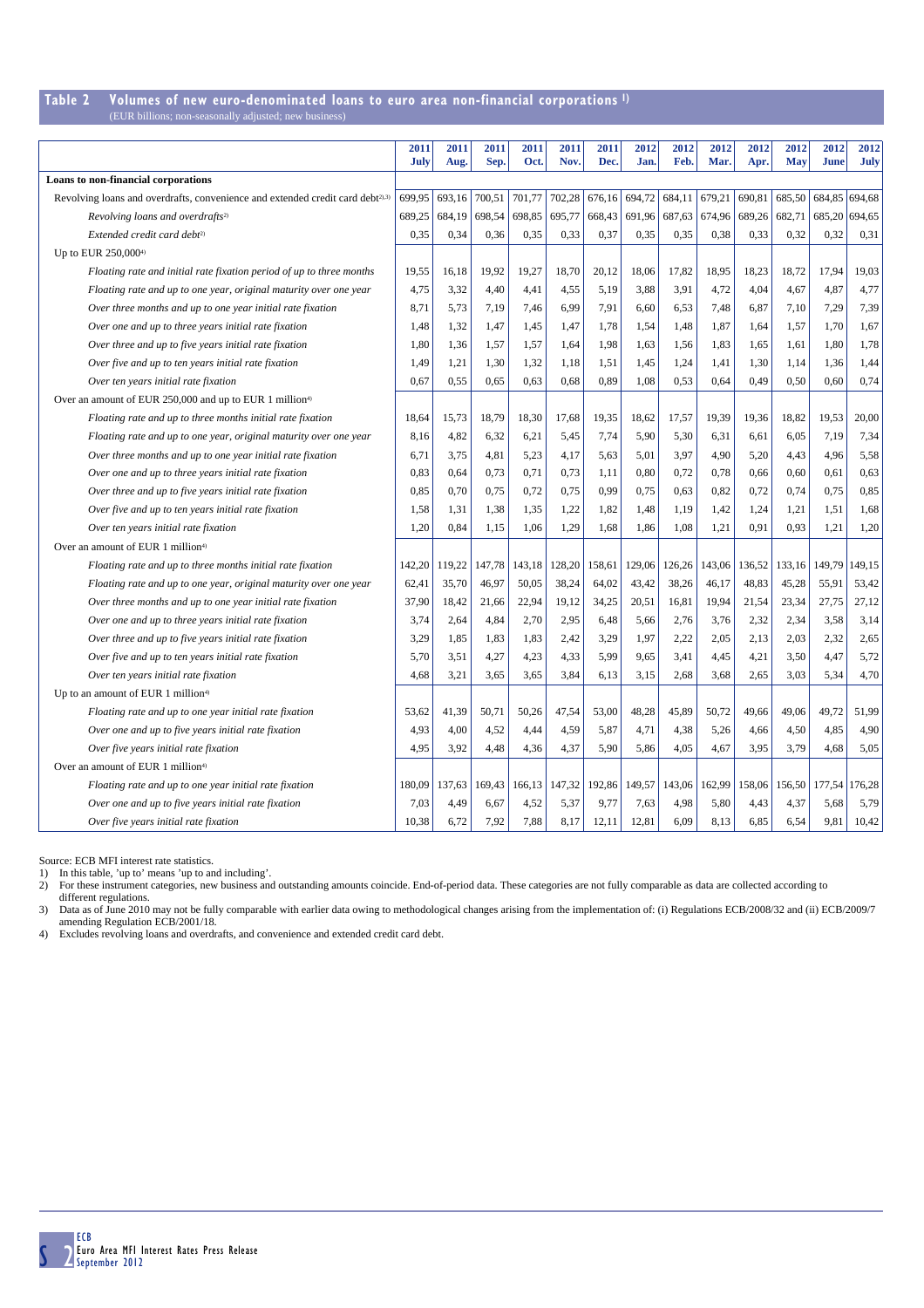### **Table 3 New euro-denominated loans with collateral and/or guarantees to euro area non-financial corporations 1)** (percentages per annum, period average rates; EUR billions, non-seasonally adjusted; new business)

|                                                                                             | 2011<br><b>July</b> | 2011<br>Aug.                | 2011<br>Sep. | 2011<br>Oct. | 2011<br>Nov. | 2011<br>Dec. | 2012<br>Jan. | 2012<br>Feb. | 2012<br>Mar. | 2012<br>Apr. | 2012<br><b>May</b> | 2012<br>June | 2012<br><b>July</b> |
|---------------------------------------------------------------------------------------------|---------------------|-----------------------------|--------------|--------------|--------------|--------------|--------------|--------------|--------------|--------------|--------------------|--------------|---------------------|
|                                                                                             |                     | <b>MFI</b> interest rates   |              |              |              |              |              |              |              |              |                    |              |                     |
| Up to an amount of EUR 250,000 <sup>2)</sup>                                                |                     |                             |              |              |              |              |              |              |              |              |                    |              |                     |
| Floating rate and initial rate fixation period of up to three months                        | 4,43                | 4,51                        | 4,53         | 4,71         | 4,69         | 4,91         | 4,89         | 4,78         | 4,67         | 4,47         | 4,46               | 4,40         | 4,46                |
| Floating rate and up to one year, original maturity over one year                           | 4,59                | 4,79                        | 4,79         | 4,97         | 5,10         | 5,14         | 5,06         | 5,17         | 5,09         | 4,58         | 4,88               | 4,72         | 4,74                |
| Over three months and up to one year initial rate fixation                                  | 4,83                | 5,07                        | 5,04         | 5,14         | 5,27         | 5,08         | 5,28         | 5,17         | 5,07         | 4,86         | 4,99               | 4,82         | 5,23                |
| Over one and up to three years initial rate fixation                                        | 4,71                | 4,56                        | 4,37         | 4,45         | 4,60         | 4,49         | 4,39         | 4,41         | 4,47         | 4,56         | 4,58               | 4,54         | 4,54                |
| Over three and up to five years initial rate fixation                                       | 4,89                | 4,76                        | 4,71         | 4,73         | 4,90         | 4,85         | 4,73         | 4,72         | 4,80         | 4,69         | 4,67               | 4,58         | 4,42                |
| Over five and up to ten years initial rate fixation                                         | 4,52                | 4,42                        | 4,26         | 4,44         | 4,53         | 4,51         | 4,32         | 4,52         | 4,57         | 4,53         | 4,48               | 4,35         | 4,08                |
| Over ten years initial rate fixation                                                        | 4,34                | 4,34                        | 4,27         | 4,30         | 4,32         | 4,29         | 4,34         | 4,44         | 4,35         | 4,35         | 4,23               | 4,25         | 4,16                |
| Over an amount of EUR 250,000 and up to EUR 1 million <sup>2)</sup>                         |                     |                             |              |              |              |              |              |              |              |              |                    |              |                     |
| Floating rate and up to three months initial rate fixation                                  | 3,53                | 3,40                        | 3,54         | 3,55         | 3,56         | 3,62         | 3,36         | 3,13         | 3,11         | 3,00         | 2,90               | 2,89         | 2,87                |
| Floating rate and up to one year, original maturity over one year                           | 3,90                | 3,93                        | 3,96         | 4,07         | 4,17         | 4,22         | 3,99         | 4,08         | 4,02         | 3,51         | 3,62               | 3,54         | 3,43                |
| Over three months and up to one year initial rate fixation                                  | 4,40                | 4,60                        | 4,45         | 4,58         | 4,64         | 4,55         | 4,68         | 4,57         | 4,50         | 4,35         | 4,52               | 4,16         | 4,47                |
| Over one and up to three years initial rate fixation                                        | 3,93                | 3,84                        | 3,59         | 3,66         | 3,70         | 3,62         | 3,58         | 3,67         | 3,86         | 4,00         | 3,99               | 3,85         | 3,90                |
| Over three and up to five years initial rate fixation                                       | 4,44                | 4,34                        | 4,19         | 4,10         | 4,08         | 4,23         | 4,10         | 4,15         | 4,02         | 3,99         | 3,95               | 3,95         | 3,73                |
| Over five and up to ten years initial rate fixation                                         | 4,23                | 4,13                        | 4,04         | 4,01         | 3,93         | 4,02         | 3,93         | 3,91         | 3,97         | 3,89         | 4,00               | 3,92         | 3,81                |
| Over ten years initial rate fixation                                                        | 4,29                | 4,22                        | 4,08         | 4,08         | 3,98         | 4,01         | 4,34         | 4,30         | 4,16         | 4,17         | 4,09               | 3,96         | 4,01                |
| Over an amount of EUR 1 million <sup>2)</sup>                                               |                     |                             |              |              |              |              |              |              |              |              |                    |              |                     |
| Floating rate and up to three months initial rate fixation                                  | 3,02                | 2,79                        | 2,83         | 2,95         | 2,82         | 2,98         | 2,76         | 2,47         | 2,32         | 2,31         | 2,23               | 2,22         | 2,17                |
| Floating rate and up to one year, original maturity over one year                           | 3,31                | 3,23                        | 3,26         | 3,27         | 3,19         | 3,34         | 3,15         | 3,10         | 2,90         | 2,76         | 2,68               | 2,74         | 2,65                |
| Over three months and up to one year initial rate fixation                                  | 3,82                | 3,81                        | 3,85         | 3,81         | 3,88         | 3,71         | 3,93         | 3,92         | 3,59         | 3,47         | 3,86               | 3,34         | 3,42                |
| Over one and up to three years initial rate fixation                                        | 3,54                | 3,75                        | 3,80         | 3,83         | 3,86         | 3,50         | 3,37         | 3,75         | 3,68         | 3,51         | 3,53               | 3,92         | 3,50                |
| Over three and up to five years initial rate fixation                                       | 4,01                | 4,02                        | 3,76         | 4,29         | 3,92         | 3,66         | 3,83         | 4,21         | 3,20         | 3,86         | 3,88               | 2,81         | 3,07                |
| Over five and up to ten years initial rate fixation                                         | 4,12                | 3,77                        | 3,60         | 3,53         | 3,48         | 3,70         | 3,41         | 3,86         | 3,40         | 3,43         | 3,51               | 3,29         | 3,16                |
| Over ten years initial rate fixation                                                        | 4,38                | 3,97                        | 3,70         | 3,78         | 3,66         | 3,67         | 3,84         | 3,69         | 3,66         | 3,70         | 3,62               | 3,37         | 3,73                |
|                                                                                             |                     | <b>MFI</b> business volumes |              |              |              |              |              |              |              |              |                    |              |                     |
| Up to an amount of EUR 250,000 <sup>2)</sup>                                                |                     |                             |              |              |              |              |              |              |              |              |                    |              |                     |
| Floating rate and initial rate fixation period of up to three months                        | 4,19                | 3,60                        | 4,37         | 4,15         | 4,23         | 4,43         | 3,92         | 3,79         | 4,05         | 4,08         | 4,15               | 4,15         | 4,15                |
| Floating rate and up to one year, original maturity over one year                           | 1,99                | 1,34                        | 1,69         | 1,60         | 1,65         | 2,02         | 1,45         | 1,39         | 1,64         | 1,57         | 1,58               | 1,78         | 1,66                |
| Over three months and up to one year initial rate fixation                                  | 2,65                | 1,85                        | 2,07         | 2,29         | 2,03         | 2,43         | 2,14         | 2,03         | 2,33         | 2,24         | 2,11               | 2,22         | 2,29                |
| Over one and up to three years initial rate fixation                                        | 0,45                | 0,38                        | 0,43         | 0,38         | 0,40         | 0,55         | 0,45         | 0,41         | 0,48         | 0,43         | 0,41               | 0,44         | 0,44                |
| Over three and up to five years initial rate fixation                                       | 0,69                | 0,52                        | 0,57         | 0,64         | 0,62         | 0,75         | 0,63         | 0,60         | 0,68         | 0,63         | 0,56               | 0,67         | 0,66                |
| Over five and up to ten years initial rate fixation                                         | 0,72                | 0,63                        | 0,65         | 0,69         | 0,62         | 0,79         | 0,83         | 0.68         | 0,76         | 0,69         | 0,57               | 0,71         | 0,80                |
| Over ten years initial rate fixation                                                        | 0,44                | 0,36                        | 0,43         | 0,41         | 0,43         | 0,59         | 0,80         | 0,35         | 0,44         | 0,32         | 0,31               | 0,40         | 0,47                |
| Over an amount of EUR 250,000 and up to EUR 1 million <sup>2)</sup>                         |                     |                             |              |              |              |              |              |              |              |              |                    |              |                     |
| Floating rate and up to three months initial rate fixation                                  | 6,97                | 6,15                        | 7,33         | 6,89         | 6,84         | 7,70         | 7,20         | 6,67         | 7,50         | 7,68         | 7,45               | 7,95         | 7,65                |
| Floating rate and up to one year, original maturity over one year                           | 3,58                | 2,18                        | 2,89         | 2,74         | 2,44         | 3,49         | 2,54         | 2,33         | 2,73         | 3,11         | 2,70               | 3,33         | 3,28                |
| Over three months and up to one year initial rate fixation                                  | 2,60                | 1,46                        | 1,83         | 1,99         | 1,65         | 2,31         | 1,89         | 1,58         | 1,91         | 1,98         | 1,55               | 1,92         | 2,11                |
| Over one and up to three years initial rate fixation                                        | 0,50                | 0,38                        | 0,48         | 0,47         | 0,45         | 0,70         | 0,53         | 0,48         | 0,49         | 0,36         | 0,34               | 0,32         | 0,36                |
| Over three and up to five years initial rate fixation                                       | 0,36                | 0,26                        | 0,32         | 0,36         | 0,35         | 0,41         | 0,34         | 0,29         | 0,35         | 0,30         | 0,33               | 0,35         | 0,39                |
|                                                                                             | 0,72                |                             | 0,59         | 0,57         | 0,55         | 0,83         | 0,74         | 0,56         | 0,64         | 0,55         |                    | 0,71         | 0,81                |
| Over five and up to ten years initial rate fixation<br>Over ten years initial rate fixation | 0,74                | 0,61<br>0,49                | 0,66         | 0,66         | 0,71         | 0,97         | 1,33         | 0,72         | 0,67         | 0,50         | 0,56<br>0,50       | 0,69         | 0,68                |
| Over an amount of EUR 1 million <sup>2)</sup>                                               |                     |                             |              |              |              |              |              |              |              |              |                    |              |                     |
| Floating rate and up to three months initial rate fixation                                  |                     |                             |              |              |              |              |              |              |              |              |                    |              |                     |
|                                                                                             | 38,70               | 31,22                       | 39,53        | 36,83        | 32,60        | 43,69        | 35,54        | 32,20        | 41,12        | 40,19        | 35,54              | 43,28        | 40,95               |
| Floating rate and up to one year, original maturity over one year                           | 22,58               | 13,56                       | 18,34        | 19,50        | 14,55        | 21,52        | 16,88        | 12,19        | 16,32        | 18,21        | 14,90              | 18,93        | 20,29               |
| Over three months and up to one year initial rate fixation                                  | 9,04                | 4,85                        | 7,02         | 7,70         | 5,30         | 11,41        | 6,78         | 4,68         | 6,74         | 7,05         | 6,08               | 8,17         | 8,35                |
| Over one and up to three years initial rate fixation                                        | 1,69                | 1,29                        | 2,20         | 1,27         | 1,52         | 2,38         | 1,87         | 1,55         | 1,40         | 1,08         | 0,97               | 1,36         | 1,25                |
| Over three and up to five years initial rate fixation                                       | 1,10                | 0,76                        | 0,72         | 0,70         | 1,14         | 1,11         | 0,63         | 1,26         | 0,81         | 0,84         | 0,62               | 0,84         | 1,21                |
| Over five and up to ten years initial rate fixation                                         | 1,90                | 1,21                        | 1,61         | 1,71         | 1,90         | 1,99         | 1,17         | 1,21         | 1,48         | 1,40         | 1,24               | 1,71         | 2,37<br>2,35        |
| Over ten years initial rate fixation                                                        | 1,43                | 1,03                        | 1,18         | 1,50         | 1,31         | 2,16         | 1,22         | 1,01         | 1,39         | 1,08         | 1,09               | 2,31         |                     |

Source: ECB MFI interest rate statistics. 1) In this table, 'up to' means 'up to and including'. 2) Excludes revolving loans and overdrafts, and convenience and extended credit card debt.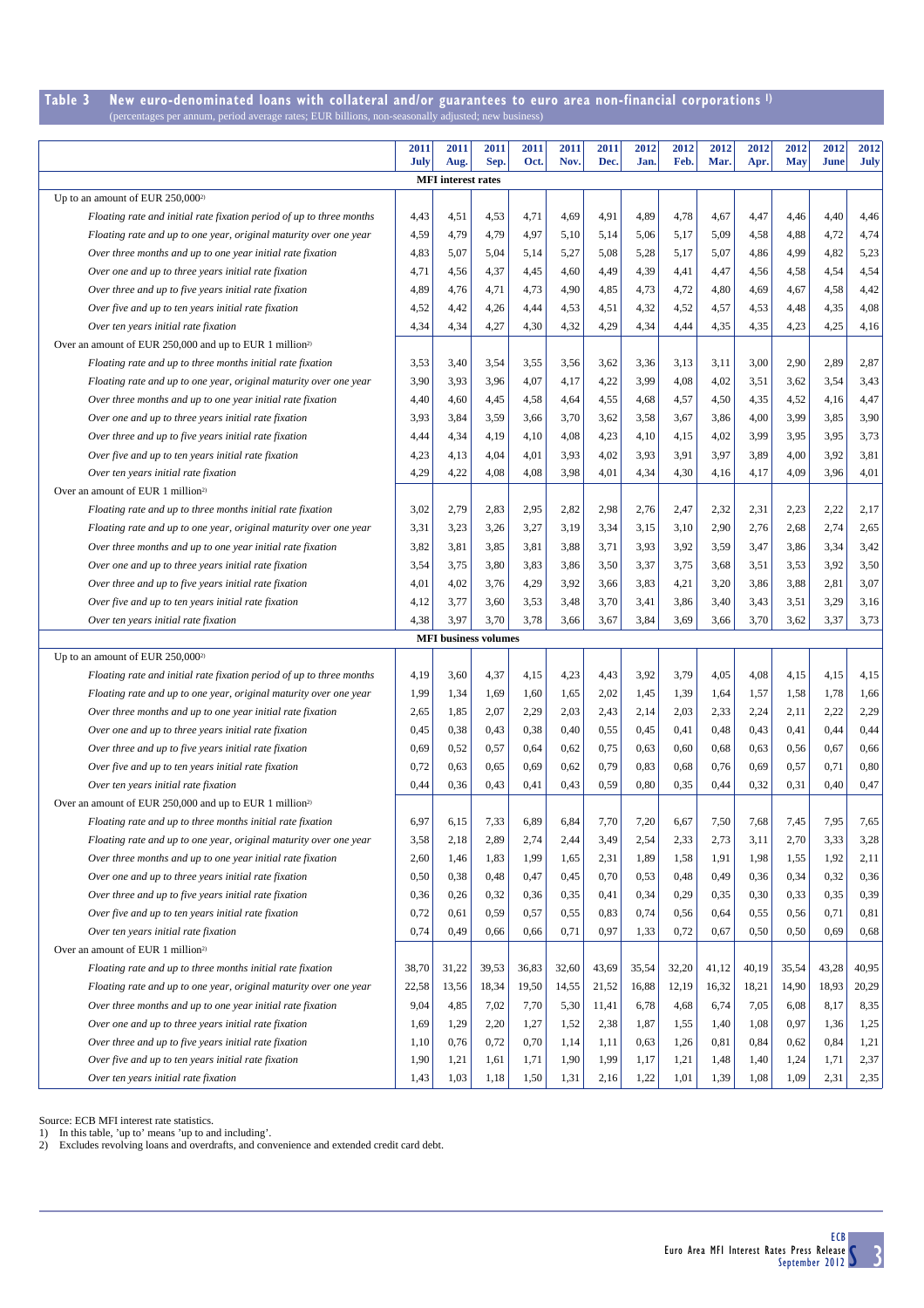# **Table 4 MFI interest rates on new euro-denominated loans to euro area households 1)**

| (percentages per annum; period average rates; new business) |  |  |  |
|-------------------------------------------------------------|--|--|--|
|                                                             |  |  |  |

|                                                                                            | 2011<br>July | 2011<br>Aug. | 2011<br>Sep. | 2011<br>Oct. | 2011<br>Nov. | 2011<br>Dec. | 2012<br>Jan. | 2012<br>Feb. | 2012<br>Mar. | 2012<br>Apr. | 2012<br><b>May</b> | 2012<br><b>June</b> | 2012<br><b>July</b> |
|--------------------------------------------------------------------------------------------|--------------|--------------|--------------|--------------|--------------|--------------|--------------|--------------|--------------|--------------|--------------------|---------------------|---------------------|
| Loans to households <sup>2)</sup>                                                          |              |              |              |              |              |              |              |              |              |              |                    |                     |                     |
| Revolving loans and overdrafts, convenience and extended credit card debt <sup>3),4)</sup> | 8,77         | 8,83         | 8,90         | 8,93         | 8,89         | 8,79         | 8,89         | 8,84         | 8,81         | 8,68         | 8,65               | 8,66                | 8.51                |
| Revolving loans and overdrafts <sup>3)</sup>                                               | 8,28         | 8,31         | 8,41         | 8,43         | 8,41         | 8,37         | 8,46         | 8,41         | 8,39         | 8,26         | 8,26               | 8,25                | 8,14                |
| Extended credit card debt <sup>3)</sup>                                                    | 16,94        | 17,10        | 17,18        | 17,17        | 17,11        | 17,08        | 17,06        | 17,05        | 16,98        | 17,10        | 17,10              | 17,06               | 17,01               |
| For consumption <sup>5)</sup>                                                              |              |              |              |              |              |              |              |              |              |              |                    |                     |                     |
| Floating rate and initial rate fixation of up to one year                                  | 5,13         | 5,34         | 5,77         | 5,60         | 5,56         | 5,27         | 5,62         | 5,70         | 5,55         | 5,43         | 5,65               | 5,61                | 5,77                |
| Over one and up to five years initial rate fixation                                        | 6,53         | 6,54         | 6,57         | 6,53         | 6,47         | 6,44         | 6,58         | 6,58         | 6,44         | 6,31         | 6,39               | 6,27                | 6,26                |
| Over five years initial rate fixation                                                      | 7,98         | 7,97         | 7,94         | 7,94         | 7,78         | 7,64         | 8,08         | 8,09         | 7,94         | 7,95         | 7,95               | 7,73                | 7,82                |
| For house purchase <sup>5)</sup>                                                           |              |              |              |              |              |              |              |              |              |              |                    |                     |                     |
| Floating rate and initial rate fixation of up to one year                                  | 3,33         | 3,47         | 3,41         | 3,44         | 3,43         | 3,49         | 3,50         | 3,44         | 3,31         | 3,20         | 3,14               | 3,11                | 3,09                |
| Over one and up to five years initial rate fixation                                        | 4,02         | 3,96         | 3,86         | 3,79         | 3,74         | 3,74         | 3,71         | 3,64         | 3,57         | 3,58         | 3,54               | 3,48                | 3,39                |
| Over five and up to ten years initial rate fixation                                        | 4,26         | 4,20         | 4,02         | 3,86         | 3,84         | 3,81         | 3,75         | 3,70         | 3,61         | 3,59         | 3,53               | 3,46                | 3,31                |
| Over ten years initial rate fixation                                                       | 4,19         | 4,15         | 4,02         | 3,94         | 3,94         | 3,95         | 4,03         | 3,95         | 3,91         | 3,96         | 3,84               | 3,69                | 3,62                |
| For other purpose <sup>5)</sup>                                                            |              |              |              |              |              |              |              |              |              |              |                    |                     |                     |
| Floating rate and initial rate fixation of up to one year                                  | 3,88         | 3,92         | 3,80         | 3,83         | 4,11         | 3,77         | 3,56         | 3,69         | 3,41         | 3,40         | 3,47               | 3,30                | 3,12                |
| Over one and up to five years initial rate fixation                                        | 4,87         | 4,94         | 4,86         | 4,78         | 4,87         | 4,84         | 4,80         | 4,74         | 4,76         | 4,64         | 4,70               | 4,60                | 4,36                |
| Over five years initial rate fixation                                                      | 4,64         | 4,48         | 4,30         | 4,24         | 4,16         | 4,01         | 4,05         | 4,13         | 4,01         | 3,99         | 3,93               | 3,77                | 3,60                |
| Of which, loans to sole proprietors and unincorporated partnerships                        |              |              |              |              |              |              |              |              |              |              |                    |                     |                     |
| Floating rate and initial rate fixation of up to one year                                  | 3,83         | 3,95         | 3,97         | 3,98         | 4,22         | 4,13         | 3,88         | 3,86         | 3,73         | 3,65         | 3,80               | 3,61                | 3,64                |
| Over one and up to five years initial rate fixation                                        | 4,82         | 4,96         | 4,86         | 4,76         | 4,93         | 4,84         | 4,76         | 4,71         | 4,74         | 4,68         | 4,74               | 4,73                | 4,45                |
| Over five years initial rate fixation                                                      | 4,60         | 4,39         | 4,21         | 4,16         | 4,02         | 3,92         | 3.93         | 4,04         | 3,90         | 3,89         | 3,83               | 3,71                | 3,49                |
| Of which, with collateral and/or guarantees                                                |              |              |              |              |              |              |              |              |              |              |                    |                     |                     |
| For consumption <sup>5)</sup>                                                              |              |              |              |              |              |              |              |              |              |              |                    |                     |                     |
| Floating rate and initial rate fixation of up to one year                                  | 4,29         | 4,62         | 5,08         | 4,93         | 4,97         | 4,58         | 4,65         | 4,59         | 4,56         | 4,26         | 4,54               | 4,31                | 4,15                |
| Over one and up to five years initial rate fixation                                        | 6,93         | 6,75         | 6,60         | 6,63         | 6,49         | 6,65         | 6,62         | 6,63         | 6,80         | 6,77         | 6,85               | 6,75                | 6,56                |
| Over five years initial rate fixation                                                      | 6,60         | 6,42         | 6,31         | 6,27         | 6.08         | 6,21         | 6,16         | 6,20         | 6,15         | 6,39         | 6.51               | 6,13                | 6,07                |
| For house purchase <sup>5)</sup>                                                           |              |              |              |              |              |              |              |              |              |              |                    |                     |                     |
| Floating rate and initial rate fixation of up to one year                                  | 3,29         | 3,44         | 3,39         | 3,42         | 3,40         | 3,48         | 3,48         | 3,41         | 3,30         | 3,18         | 3,12               | 3,11                | 3,06                |
| Over one and up to five years initial rate fixation                                        | 3.99         | 3,94         | 3,83         | 3,79         | 3,74         | 3,75         | 3,72         | 3,67         | 3,60         | 3,61         | 3,55               | 3,50                | 3,41                |
| Over five and up to ten years initial rate fixation                                        | 4,24         | 4,21         | 4,03         | 3,87         | 3,86         | 3,83         | 3,78         | 3,76         | 3,67         | 3,65         | 3,59               | 3,55                | 3,39                |
| Over ten years initial rate fixation                                                       | 4,17         | 4,16         | 4,06         | 4.01         | 3.99         | 4.00         | 4.07         | 3.99         | 3.99         | 4.01         | 3.92               | 3,77                | 3,68                |
| Annual percentage rate of charge (APRC)                                                    |              |              |              |              |              |              |              |              |              |              |                    |                     |                     |
| APRC <sup>6)</sup> on loans to households for consumption                                  | 7,43         | 7,57         | 7,64         | 7,54         | 7,39         | 7,16         | 7,57         | 7,63         | 7,45         | 7,35         | 7,48               | 7,27                | 7,37                |
| APRC <sup>6)</sup> on loans to households for house purchases                              | 4.10         | 4,16         | 4,02         | 3,95         | 3,96         | 4,02         | 4.03         | 3,92         | 3,83         | 3,79         | 3,72               | 3,66                | 3,58                |

Source: ECB MFI interest rate statistics.

1) In this table, 'up to' means 'up to and including'.

2) Includes non-profit institutions serving households, with the exception of the item on sole proprietors and unincorporated partnerships, which is a breakdown of the household sector only.<br>3) For this instrument category

4) Data as of June 2010 may not be fully comparable with earlier data owing to methodological changes arising from the implementation of: (i) Regulations ECB/2008/32 and (ii) ECB/2009/7 amending Regulation ECB/2001/18.

5) Excludes revolving loans and overdrafts, convenience and extended credit card debt.

6) The APRC covers the total cost of the loans. These total costs comprise both an interest rate component and other related charges (the cost of inquiries, administration, preparation of documents, guarantees, etc.)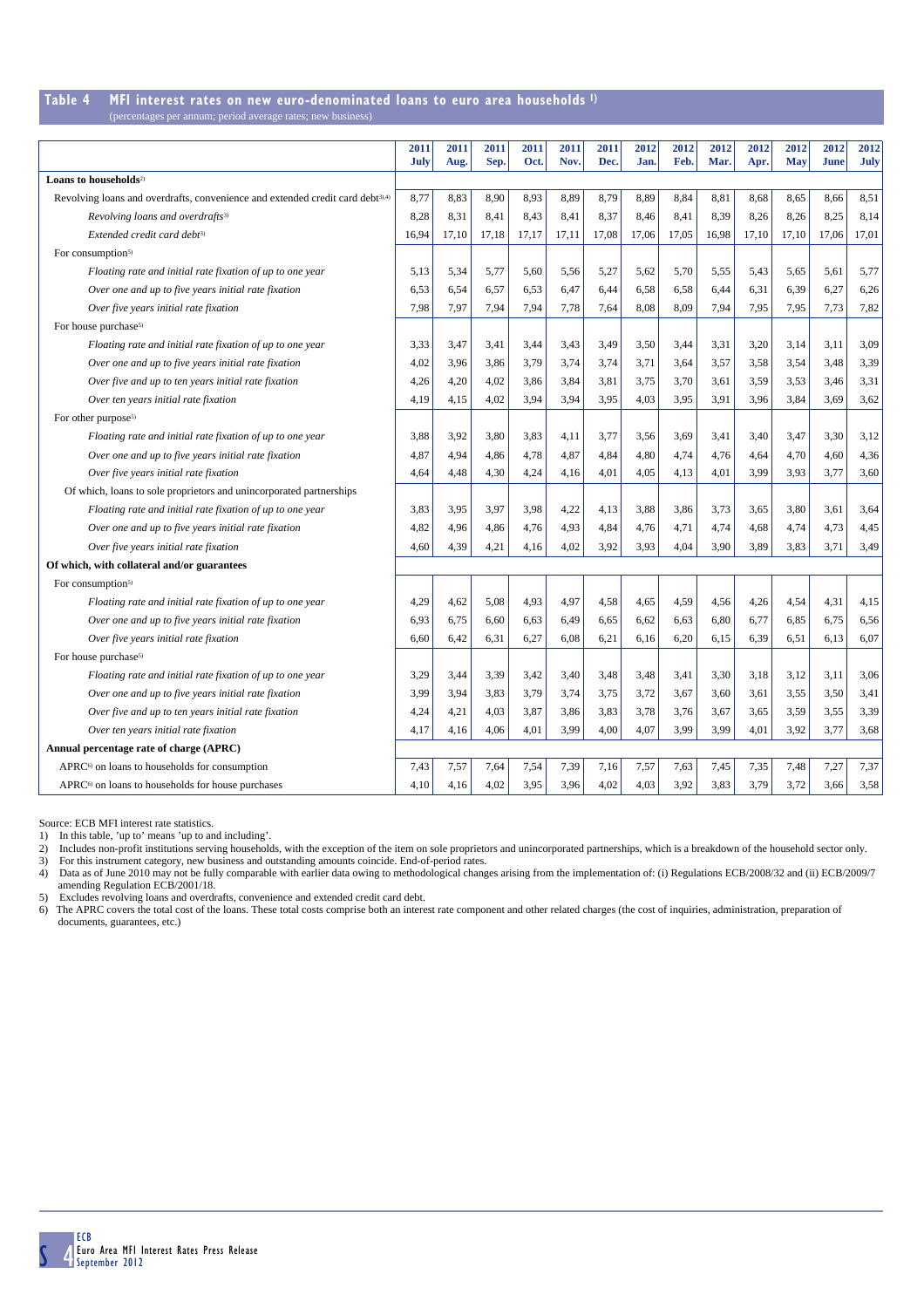### **Table 5 Volumes of new euro-denominated loans to euro area households 1)**

(EUR billions; non-seasonally adjusted; new business)

|                                                                                            | 2011<br><b>July</b> | 2011<br>Aug.  | 2011<br>Sep. | 2011<br>Oct. | 2011<br>Nov. | 2011<br>Dec. | 2012<br>Jan. | 2012<br>Feb. | 2012<br>Mar. | 2012<br>Apr.  | 2012<br><b>May</b> | 2012<br><b>June</b> | 2012<br><b>July</b> |
|--------------------------------------------------------------------------------------------|---------------------|---------------|--------------|--------------|--------------|--------------|--------------|--------------|--------------|---------------|--------------------|---------------------|---------------------|
| Loans to households <sup>2)</sup>                                                          |                     |               |              |              |              |              |              |              |              |               |                    |                     |                     |
| Revolving loans and overdrafts, convenience and extended credit card debt <sup>3),4)</sup> | 237,94              | 238,32 240,56 |              | 241,54       | 239,99       | 240,62       | 241,48       | 237,68       | 236,52       | 236,63 239,00 |                    | 235,53 234,55       |                     |
| Revolving loans and overdrafts <sup>3)</sup>                                               | 190,88              | 192,04        | 198,50       | 198,01       | 197,18       | 196,04       | 197.98       | 196,44       | 195,09       | 195,35        | 195,56             | 194,51 192,18       |                     |
| Extended credit card debt <sup>3)</sup>                                                    | 31,20               | 31,46         | 31,59        | 31,91        | 31,59        | 31,67        | 31,39        | 31,07        | 30,97        | 30,52         | 30,68              | 30,67               | 30,46               |
| For consumption <sup>5)</sup>                                                              |                     |               |              |              |              |              |              |              |              |               |                    |                     |                     |
| Floating rate and initial rate fixation of up to one year                                  | 4,17                | 3,32          | 3,54         | 3,63         | 3,67         | 3,79         | 3,32         | 3,24         | 3,74         | 3,37          | 3,43               | 3,47                | 3,56                |
| Over one and up to five years initial rate fixation                                        | 6.15                | 5.52          | 6,06         | 6.03         | 6.05         | 5,72         | 5,39         | 5.65         | 6,76         | 6,28          | 6,20               | 6,57                | 6,52                |
| Over five years initial rate fixation                                                      | 5,09                | 4,61          | 4,96         | 4,98         | 4,65         | 4,05         | 4,49         | 4,64         | 5,61         | 5,10          | 5,13               | 5,16                | 5,36                |
| For house purchase <sup>5)</sup>                                                           |                     |               |              |              |              |              |              |              |              |               |                    |                     |                     |
| Floating rate and initial rate fixation of up to one year                                  | 18,74               | 13,42         | 15,45        | 14,86        | 14,08        | 15,55        | 11,64        | 10,83        | 12,61        | 12,53         | 13,09              | 13,93               | 13,96               |
| Over one and up to five years initial rate fixation                                        | 7,26                | 6,65          | 6,22         | 6,30         | 6,27         | 7,08         | 6,01         | 5,36         | 6,34         | 6,15          | 6,08               | 6,61                | 6,78                |
| Over five and up to ten years initial rate fixation                                        | 9,76                | 9,41          | 9,08         | 9,31         | 9,76         | 10,80        | 9,59         | 7,74         | 9,12         | 8,84          | 8,93               | 9,62                | 10,83               |
| Over ten years initial rate fixation                                                       | 15,00               | 14,06         | 14,05        | 13,83        | 15,19        | 20,25        | 15,44        | 11,48        | 13,62        | 11,56         | 12,19              | 15,41               | 15,83               |
| For other purpose <sup>5)</sup>                                                            |                     |               |              |              |              |              |              |              |              |               |                    |                     |                     |
| Floating rate and initial rate fixation of up to one year                                  | 13,79               | 10,63         | 11,57        | 12,18        | 10,34        | 13,41        | 11,47        | 10,35        | 12,20        | 10,65         | 9,99               | 12,05               | 12,94               |
| Over one and up to five years initial rate fixation                                        | 2,43                | 1,72          | 1,99         | 1,92         | 1,92         | 2,40         | 2,02         | 1,92         | 2,12         | 2,04          | 1,92               | 2,11                | 2,30                |
| Over five years initial rate fixation                                                      | 3,66                | 2,82          | 3,46         | 3,54         | 3,00         | 4,41         | 3,37         | 2,89         | 3,61         | 2,87          | 3,01               | 3,64                | 3,73                |
| Of which, loans to sole proprietors and unincorporated partnerships                        |                     |               |              |              |              |              |              |              |              |               |                    |                     |                     |
| Floating rate and initial rate fixation of up to one year                                  | 6,32                | 4,50          | 4,92         | 5,29         | 4,42         | 5,79         | 5,06         | 4,37         | 5,36         | 4,91          | 4,51               | 5,30                | 5,38                |
| Over one and up to five years initial rate fixation                                        | 1,16                | 1,16          | 1,26         | 1,25         | 1,22         | 1,46         | 1,28         | 1,16         | 1,43         | 1,36          | 1,24               | 1,32                | 1,33                |
| Over five years initial rate fixation                                                      | 1,98                | 1,56          | 1,99         | 1,86         | 1,73         | 2,50         | 2,11         | 1,53         | 2,02         | 1,60          | 1,59               | 2,12                | 2,11                |
| Of which, with collateral and/or guarantees                                                |                     |               |              |              |              |              |              |              |              |               |                    |                     |                     |
| For consumption <sup>5)</sup>                                                              |                     |               |              |              |              |              |              |              |              |               |                    |                     |                     |
| Floating rate and initial rate fixation of up to one year                                  | 1,07                | 0,78          | 0,85         | 0,75         | 0.88         | 1,15         | 0,77         | 0,77         | 0,98         | 0,81          | 0,79               | 0,88                | 0,95                |
| Over one and up to five years initial rate fixation                                        | 0,72                | 0,63          | 0,62         | 0,61         | 0,64         | 0,61         | 0,58         | 0,65         | 0,75         | 0,74          | 0,70               | 0,73                | 0,79                |
| Over five years initial rate fixation                                                      | 0.63                | 0,51          | 0,45         | 0,42         | 0,42         | 0,42         | 0,43         | 0.43         | 0,51         | 0,66          | 0,62               | 0,70                | 0,72                |
| For house purchase <sup>5)</sup>                                                           |                     |               |              |              |              |              |              |              |              |               |                    |                     |                     |
| Floating rate and initial rate fixation of up to one year                                  | 14,29               | 9,72          | 11,41        | 10,59        | 10,54        | 11,66        | 7,93         | 7,44         | 8,96         | 8,83          | 9,40               | 9,86                | 9,65                |
| Over one and up to five years initial rate fixation                                        | 5,13                | 4,53          | 4,35         | 4,29         | 4,29         | 4,89         | 3,96         | 3,55         | 4,25         | 4,17          | 4,15               | 4,53                | 4,55                |
| Over five and up to ten years initial rate fixation                                        | 6.14                | 5,90          | 5,44         | 5,58         | 5,97         | 6,64         | 5,64         | 4,32         | 4,98         | 4,96          | 5,14               | 5,50                | 6,08                |
| Over ten years initial rate fixation                                                       | 11,48               | 10,08         | 10,12        | 9,55         | 11,09        | 15,34        | 11,51        | 7,93         | 9,35         | 8,24          | 8,49               | 10,42               | 11,24               |
| Annual percentage rate of charge (APRC)                                                    |                     |               |              |              |              |              |              |              |              |               |                    |                     |                     |
| APRC <sup>6)</sup> on loans to households for consumption                                  | 15,38               | 13,44         | 14,55        | 14,63        | 14,36        | 13,55        | 13,19        | 13,52        | 16,11        | 14,74         | 14,75              | 15,19               | 15,41               |
| APRC <sup>6)</sup> on loans to households for house purchases                              | 50,69               | 43,51         | 44,77        | 44,27        | 45,28        | 53,65        | 42,66        | 35,38        | 41,66        | 39.07         | 40,27              | 45,54               | 47,39               |

Source: ECB MFI interest rate statistics.

1) In this table, 'up to' means 'up to and including'.

2) Includes non-profit institutions serving households, with the exception of the item on sole proprietors and unincorporated partnerships, which is a breakdown of the household sector only.<br>3) For these instrument categor

different regulations.

4) Data as of June 2010 may not be fully comparable with earlier data owing to methodological changes arising from the implementation of: (i) Regulations ECB/2008/32 and (ii) ECB/2009/7 amending Regulation ECB/2001/18.

5) Excludes revolving loans and overdrafts, convenience and extended credit card debt.

6) The APRC covers the total cost of the loans. These total costs comprise both an interest rate component and other related charges (the cost of inquiries, administration, preparation of documents, guarantees, etc.)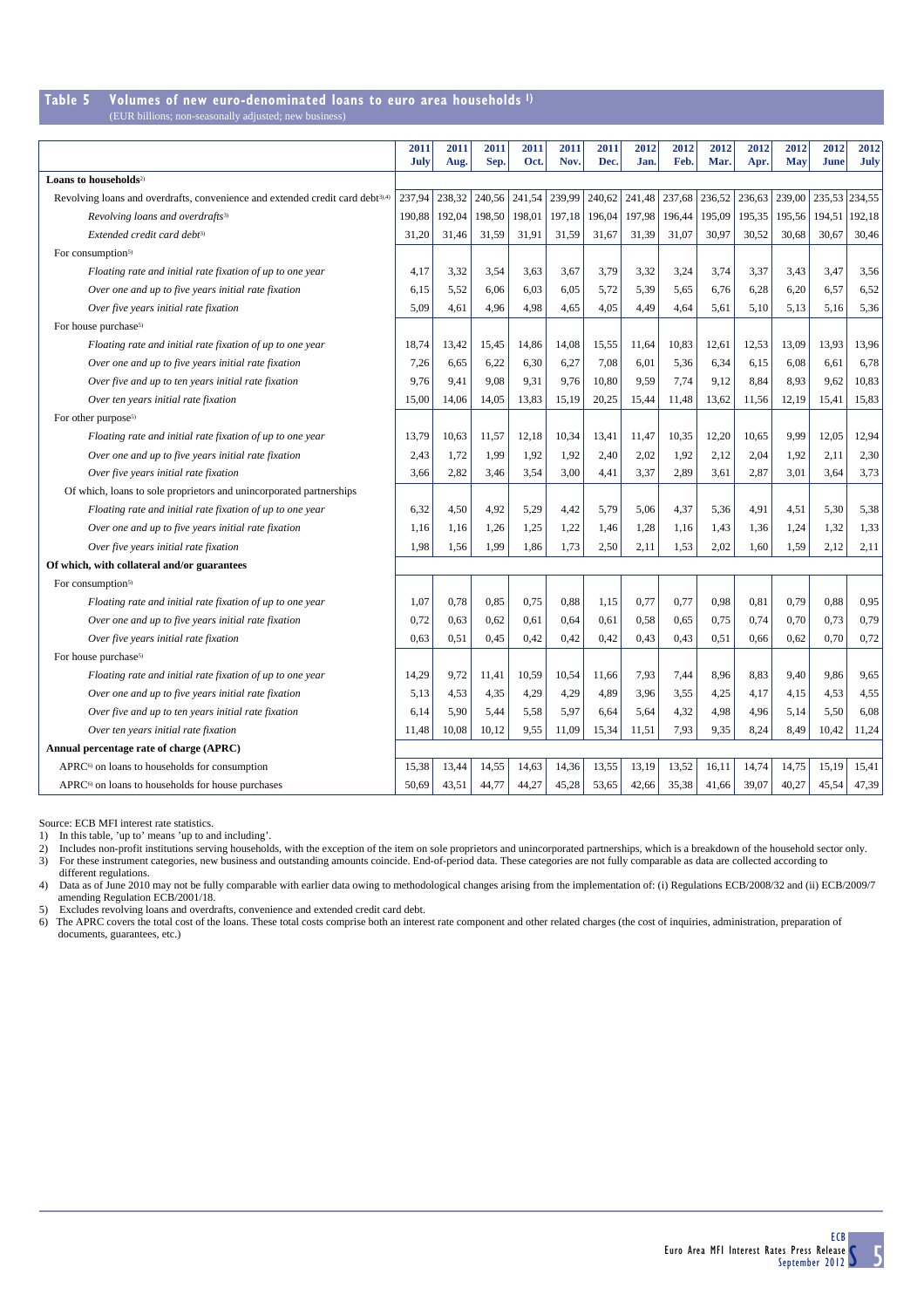### **Table 6 New euro-denominated deposits from euro area residents 1)** (percentages per annum, period average rates; EUR billions, non-seasonally adjusted; new

|                                                     | 2011     | 2011    | 2011     | 2011                               | 2011     | 2011                                                                                                                 | 2012     | 2012              | 2012   | 2012     | 2012     | 2012     | 2012    |
|-----------------------------------------------------|----------|---------|----------|------------------------------------|----------|----------------------------------------------------------------------------------------------------------------------|----------|-------------------|--------|----------|----------|----------|---------|
|                                                     | July     | Aug.    | Sep.     | Oct.                               | Nov.     | Dec.                                                                                                                 | Jan.     | Feb.              | Mar.   | Apr.     | May      | June     | July    |
|                                                     |          |         |          | <b>MFI</b> interest rates          |          |                                                                                                                      |          |                   |        |          |          |          |         |
| From households                                     |          |         |          |                                    |          |                                                                                                                      |          |                   |        |          |          |          |         |
| Overnight <sup>2),3)</sup>                          | 0.52     | 0.54    | 0,55     | 0,55                               | 0,55     | 0,54                                                                                                                 | 0,53     | 0,52              | 0,51   | 0.49     | 0.48     | 0,47     | 0,45    |
| With an agreed maturity of: up to one year          | 2,74     | 2,73    | 2,73     | 2,88                               | 2,78     | 2,78                                                                                                                 | 2,94     | 2,90              | 2,88   | 2,82     | 2,65     | 2,72     | 2,80    |
| over one and up to two years                        | 3,16     | 3,16    | 3,15     | 3,17                               | 3,08     | 3,20                                                                                                                 | 3,49     | 3,38              | 3,04   | 2,92     | 2,70     | 2,73     | 2,89    |
| over two years                                      | 3.10     | 2,99    | 2,92     | 3.14                               | 3.03     | 3.06                                                                                                                 | 3,15     | 3.16              | 3,03   | 2,84     | 2.68     | 2.63     | 2,61    |
| Redeemable at notice of: $2,3$ ) up to three months | 1,67     | 1,74    | 1,76     | 1.77                               | 1.78     | 1,79                                                                                                                 | 1,81     | 1,81              | 1,79   | 1,76     | 1.74     | 1,73     | 1,70    |
| over three months                                   | 1,93     | 1,93    | 1.94     | 1.96                               | 1.96     | 1.97                                                                                                                 | 1,96     | 1,96              | 1.95   | 1.95     | 1.91     | 1,88     | 1,85    |
| From non-financial corporations                     |          |         |          |                                    |          |                                                                                                                      |          |                   |        |          |          |          |         |
| Overnight <sup>2)</sup>                             | 0.66     | 0.68    | 0.69     | 0.69                               | 0.66     | 0.65                                                                                                                 | 0.61     | 0.59              | 0.59   | 0.55     | 0.55     | 0.52     | 0,48    |
| With an agreed maturity of: up to one year          | 1,77     | 1,64    | 1,71     | 1.67                               | 1,47     | 1,50                                                                                                                 | 1,27     | 1,22              | 1,25   | 1,10     | 1,01     | 1,04     | 1,01    |
| over one and up to two years                        | 2,66     | 2,69    | 2,72     | 2,74                               | 2,61     | 2,76                                                                                                                 | 2,95     | 2,96              | 2,75   | 2,70     | 2,31     | 2,32     | 2,01    |
| over two years                                      | 3.03     | 2,99    | 2.79     | 2.72                               | 2,85     | 2.90                                                                                                                 | 2,92     | 3,01              | 2.98   | 3,07     | 2.75     | 2.69     | 2,53    |
| Repos                                               | 1.41     | 1.42    | 1.47     | 1.65                               | 1.62     | 1.38                                                                                                                 | 1.23     | 1.05              | 0.97   | 1.28     | 0.93     | 0.98     | 1,26    |
|                                                     |          |         |          | MFI business volumes <sup>2)</sup> |          |                                                                                                                      |          |                   |        |          |          |          |         |
| From households                                     |          |         |          |                                    |          |                                                                                                                      |          |                   |        |          |          |          |         |
| Overnight <sup>2),3)</sup>                          |          |         |          |                                    |          | 2.242,08 2.216,39 2.219,90 2.213,95 2.201,87 2.233,49 2.206,93 2.196,58 2.202,02 2.224,88 2.221,45 2.264,19 2.255,53 |          |                   |        |          |          |          |         |
| With an agreed maturity of: up to one year          | 109,81   | 102,99  | 103,04   | 108,56                             | 104,49   | 102,71                                                                                                               | 124,01   | 104,32            | 103,99 | 93,02    | 90,15    | 81,21    | 101,77  |
| over one and up to two years                        | 14,38    | 12,43   | 11,50    | 13,64                              | 14,63    | 14,09                                                                                                                | 17,50    | 15,40             | 10,93  | 8.64     | 9.80     | 8,78     | 11,23   |
| over two years                                      | 11,88    | 8.95    | 8.60     | 9.90                               | 10.25    | 10.19                                                                                                                | 14.01    | 14.75             | 12.86  | 10.36    | 10.28    | 9.83     | 10,06   |
| Redeemable at notice of:2),3) up to three months    | 1.892,40 | .897,52 | 1.892,68 | 1.890,92                           | 1.888,03 | 1.905,43                                                                                                             | 1.922,79 | 1.929,00 1.937,46 |        | 1.941,91 | 1.948,47 | 1.955,06 | .961,36 |
| over three months                                   | 110,97   | 110,78  | 110,31   | 110,41                             | 108,64   | 108,17                                                                                                               | 107,43   | 107,26            | 106,52 | 106,52   | 105,80   | 104,86   | 103,85  |
| From non-financial corporations                     |          |         |          |                                    |          |                                                                                                                      |          |                   |        |          |          |          |         |
| Overnight <sup>2)</sup>                             | 945.57   | 935.89  | 940.60   | 940.15                             | 939,98   | 980,19                                                                                                               | 929,72   | 922,84            | 956,52 | 946.09   | 961.04   | 985.45   | 976,84  |
| With an agreed maturity of: up to one year          | 167,31   | 149,94  | 165,06   | 178,04                             | 162,34   | 185,19                                                                                                               | 178,55   | 150,34            | 144,55 | 137,11   | 142,69   | 138,30   | 138,27  |
| over one and up to two years                        | 3.33     | 1,76    | 1.55     | 2,17                               | 2,48     | 3,65                                                                                                                 | 3,23     | 3,47              | 2,60   | 1,92     | 1.62     | 1.82     | 3,30    |
| over two years                                      | 2,85     | 1.91    | 2.40     | 3.34                               | 2.51     | 3.51                                                                                                                 | 3,50     | 3,81              | 3.31   | 3.12     | 2.77     | 3.29     | 4,04    |
| Repos                                               | 33,34    | 28,87   | 29,83    | 27,20                              | 23,65    | 24,73                                                                                                                | 25,06    | 21.41             | 19.66  | 14.97    | 16.06    | 12,24    | 15,94   |

Source: ECB MFI interest rate statistics.<br>1) In this table, 'up to' means 'up to and including'.<br>2) For this instrument category, new business and outstanding amounts coincide. End-of-period rates.<br>3) For this instrument c